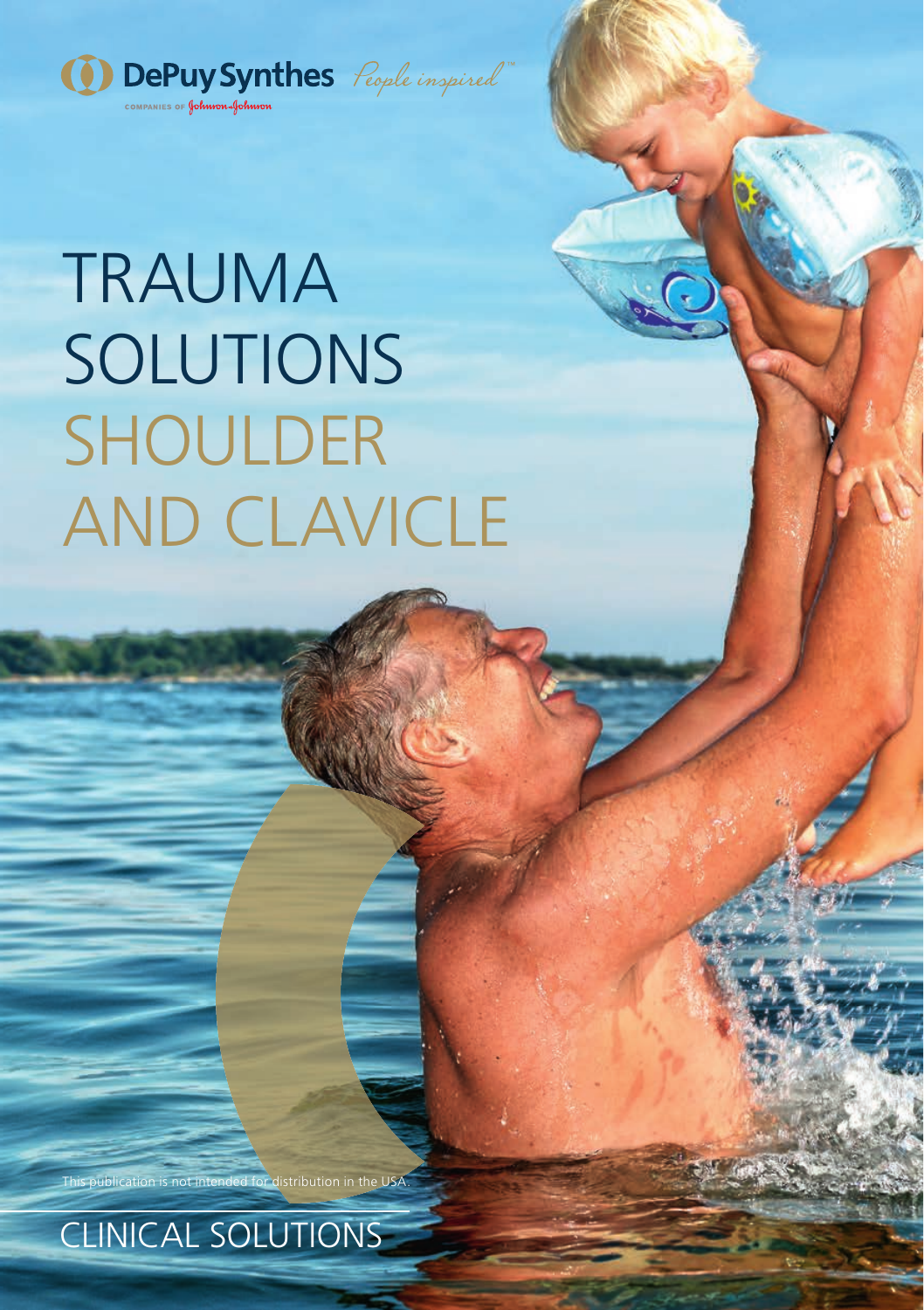## SHOULDER AND CLAVICLE SOLUTIONS FOR:

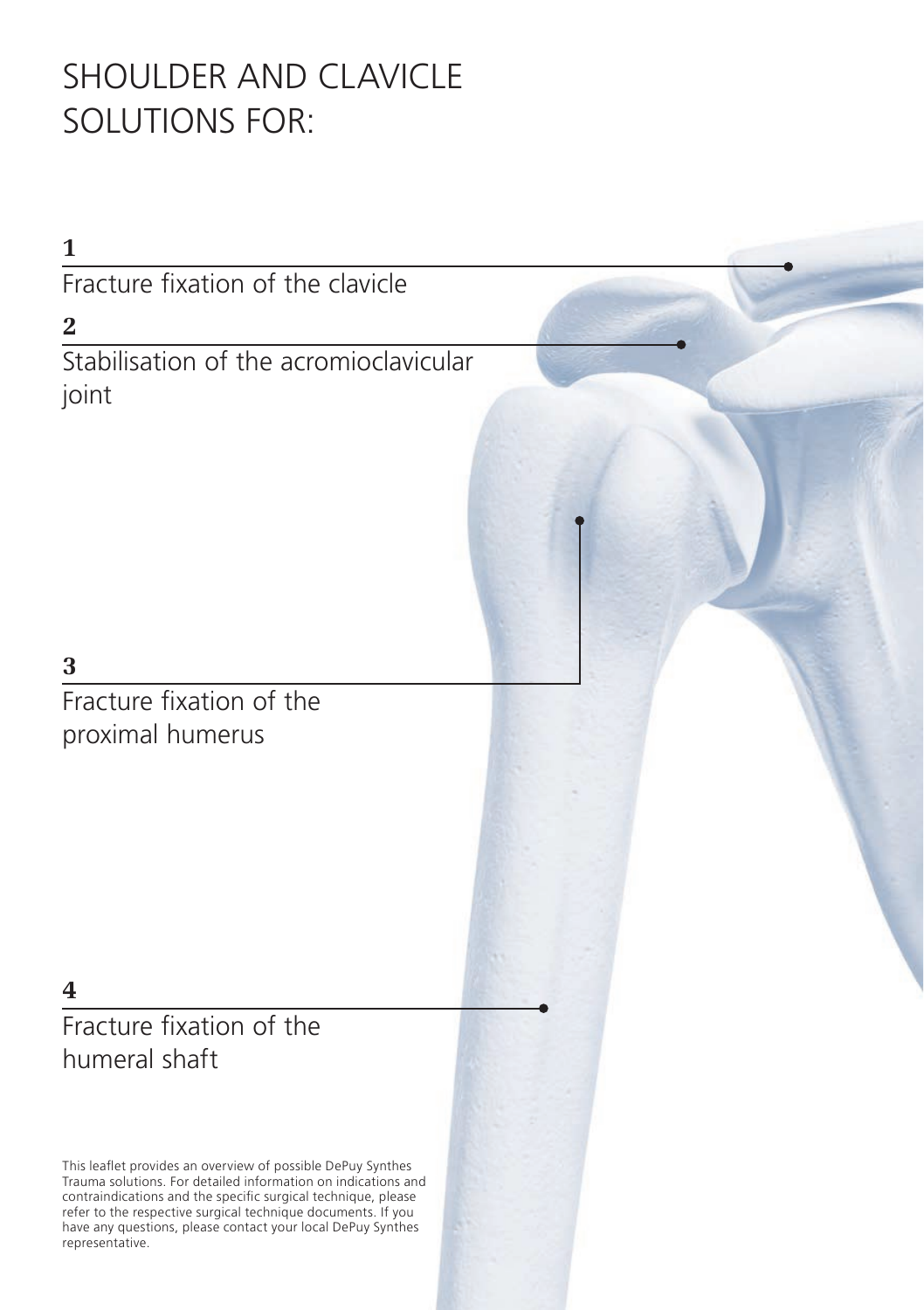

#### **1 VA locking and LCP Clavicle Shaft Plates**

- Combines strength and ductility
- Plates for medial, lateral, superior, anterior and superioranterior aspect



#### **1/2 LCP Clavicle Hook Plate**

- Provides a single solution for fixation of both lateral clavicle fractures and acromioclavicular joint injuries
- Plate design facilitates optimal implant placement for an improved outcome



#### **3/4 PHILOS™ AUGMENTATION**

- Angular stable fixation
- Submuscular insertion and percutaneous fixation via aiming arm
- With augmentation option



**3/4 LCP Periarticular Proximal Humerus Plate**

• Multiple calcar screw options • Posterior greater tuberosity support



**MultiLoc Humeral Nailing System** • Modular with multiple locking options • Short and long nail • Screw-in-Screw



### **3/4 Angular Stable Locking System (ASLS)**

- Enhanced angular and axial stability
- Compatible with all cannulated Expert Nails